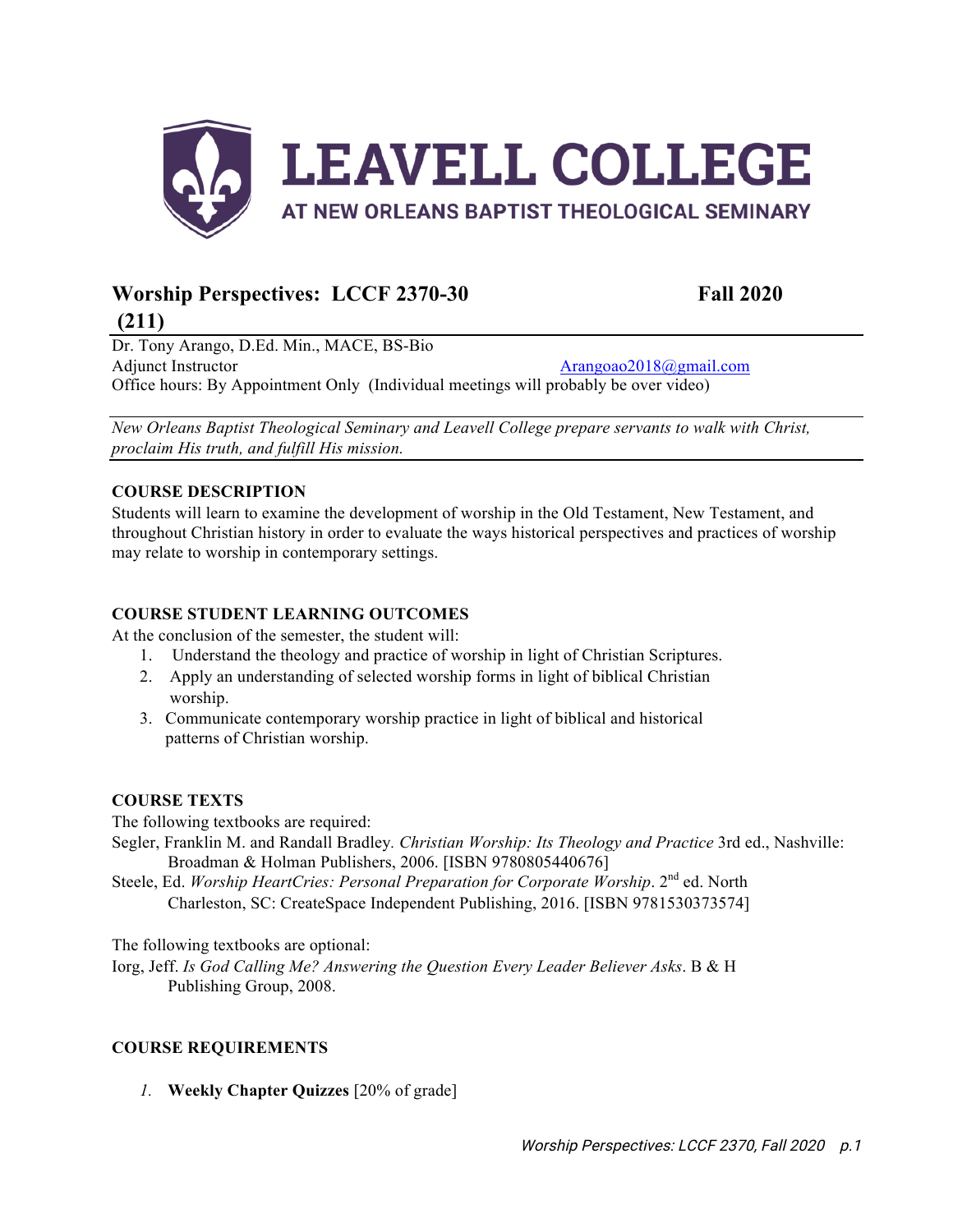Each week there will be quizzes online that cover the material assigned for that week. The Unit folder containing the weekly quizzes cease to be available on Blackboard by midnight, Saturday of each week; there are no makeup times.

## 2. **Class Discussion** [15% of grade]

Class discussion and participation play an important role in the learning process as well as the grade. Each week there will be a Discussion topic on Blackboard to which you will need to respond.

# **3. Opinion Paper [**15% of grade]

 Each student will complete an opinion paper on a topic of his or her choice based related to music and worship in the local church. An outline guide will be available online in Blackboard. This topic must be cleared with the professor the *second week* of class and *is due by Thursday of the 9th week, [October 29]* submitted as a hard copy *and* an attachment. Only documents submitted in MS Word or Word Perfect will be acceptable. Length of document: five [5] pages, double-spaced, Times New Roman, 12 pts.

## 4. **Worship Project A** [10% of grade]

 Each student will submit an order of worship. Instructions about the project will be given in class and are found on the Blackboard section of the class. *Due date: Week 12.* [**Nov. 19**]

## 5. **Worship Project B** [15% of grade]

Each student will study a particular problem common among our churches and present how they would address the issue. Each student will answer the questions in order and may use outline form to address each issue. The compiled information will then be submitted to the proper place in the class's Blackboard shell. *Due date: Week 13*. [Dec. 3]

## 6. **Midterm and Final**

Exams will be averaged together and will count for 25% of the final grade.

# **GRADING SCALE**

- A: 93 100
- B: 85 92
- $C: 77 84$
- D:  $70 76$
- F: below 70

## **COURSE OUTLINE**

Text abbreviation key: Segler/Bradley: *Christian Worship: Its Theology and Practice*, 3rd Edition. WH: Steele, *Worship HeartCries: Personal Preparation for Corporate Worship*. 2<sup>nd</sup> Edition

## **Week 1: August 24 - 28**

Introduction, Syllabus, Worship Outline WH: "Introduction, & Four Bases of Authority The Importance of Worship: O.T."Segler/Bradley: Chapter 1, Introduction, Chapter Summaries, Online Chapter Quiz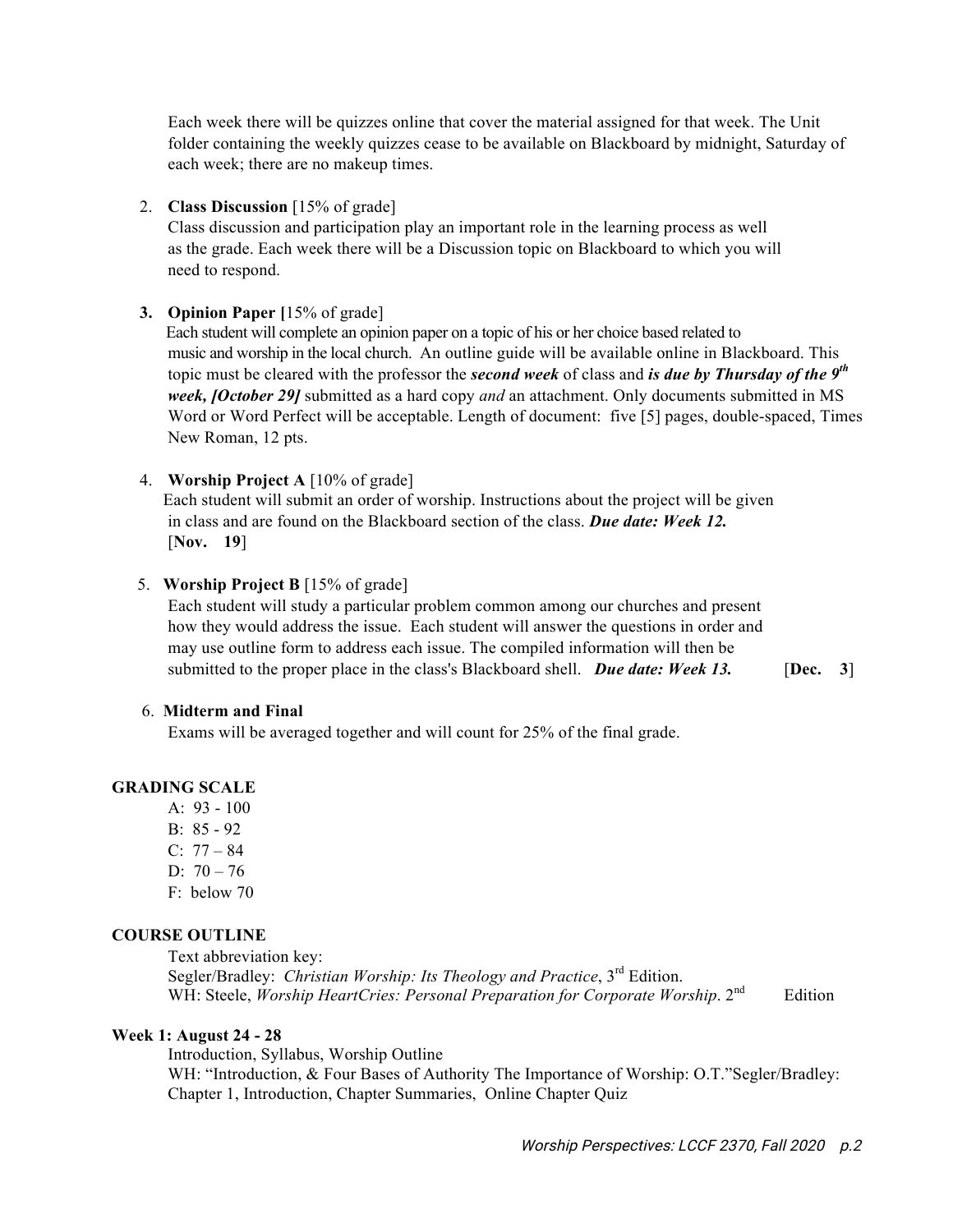#### **Week 2: August 31 – September 4**

Segler/Bradley: Chapter 2, "Biblical Foundations" WH: "Isaiah 6, The Importance of Worship, A Brief History of Congregational Worship," Segler/Bradley: Chapter 3, "Historical Backgrounds" Conline Chapter Quizzes, Worship outline Class quiz

#### **Week 3: September 7 - 11**

Segler/Bradley: Chapter 4, "A Theology of Worship," In Class quiz Segler/Bradley: Chapter 5, "A Psychology of Worship" WH: "The Centrality of Christ in Worship, Psalm 24:3-4, Psalm 100" Online Chapter Quizzes, Worship outline Class quiz

#### **Week 4: September 14-18**

Segler/Bradley: Chapter 6 "Worship, Renewal, and the World" WH: "Worship and Reconciliation" Segler/Bradley: Chapter 7, "Community and Worship" WH: "2 Samuel 6:1-15, 1 Chronicles 6"" Online Chapter Quizzes, Worship outline Class quiz

#### **Week 5: September 21- 25**

Segler/Bradley: Chapter 8, " Postmodernism and Worship" WH: "Things that Impede Worship" Segler/Bradley: Chapter 9*,* "Music in Worship" WH: "What Is Congregational Worship?" Online Chapter Quizzes, Worship outline Class quiz

#### **Week 6: September 28 – October 2**

Segler/Bradley: Chapter 10, "Prayer in Worship," Online Chapter Quizzes, In Class quiz WH: "What Makes a Song 'Congregational?' Worship Leader or Lead Worshiper?"Segler/Bradley: Chapter 11, "Verbal Communication in Worship" Online QuizWH: "Six Key Questions for those that Lead Worship"Online Chapter Quizzes, Worship outline Class quiz

## **Week 7: October 5 - 9**

**Midterm Exam [***chapters 1-11 plus beginning notes***]** Segler/Bradley: Chapter 12, "Learning Styles and Worship" Online Quiz

#### **Week 8: October 12- 16**

Segler/Bradley: Chapter 12, "Learning Styles and Worship" [cont.] Segler/Bradley: Chapter 16, "The Use of Symbols"Online Quiz

## **FALL BREAK: October 19-23**

#### **Week 9: October 26 - 30**

Segler/Bradley: Chapter 17, "Architecture, Acoustics, and Worship," Online Quiz Segler/Bradley: Chapter 18, "The Christian Year," Online Quiz WH: "What is 'Ministering to the Lord?'" Work on Worship Project B *Worship Opinion Papers Due, Thursday [9th week]*

## **Week 10: November 2 - 6**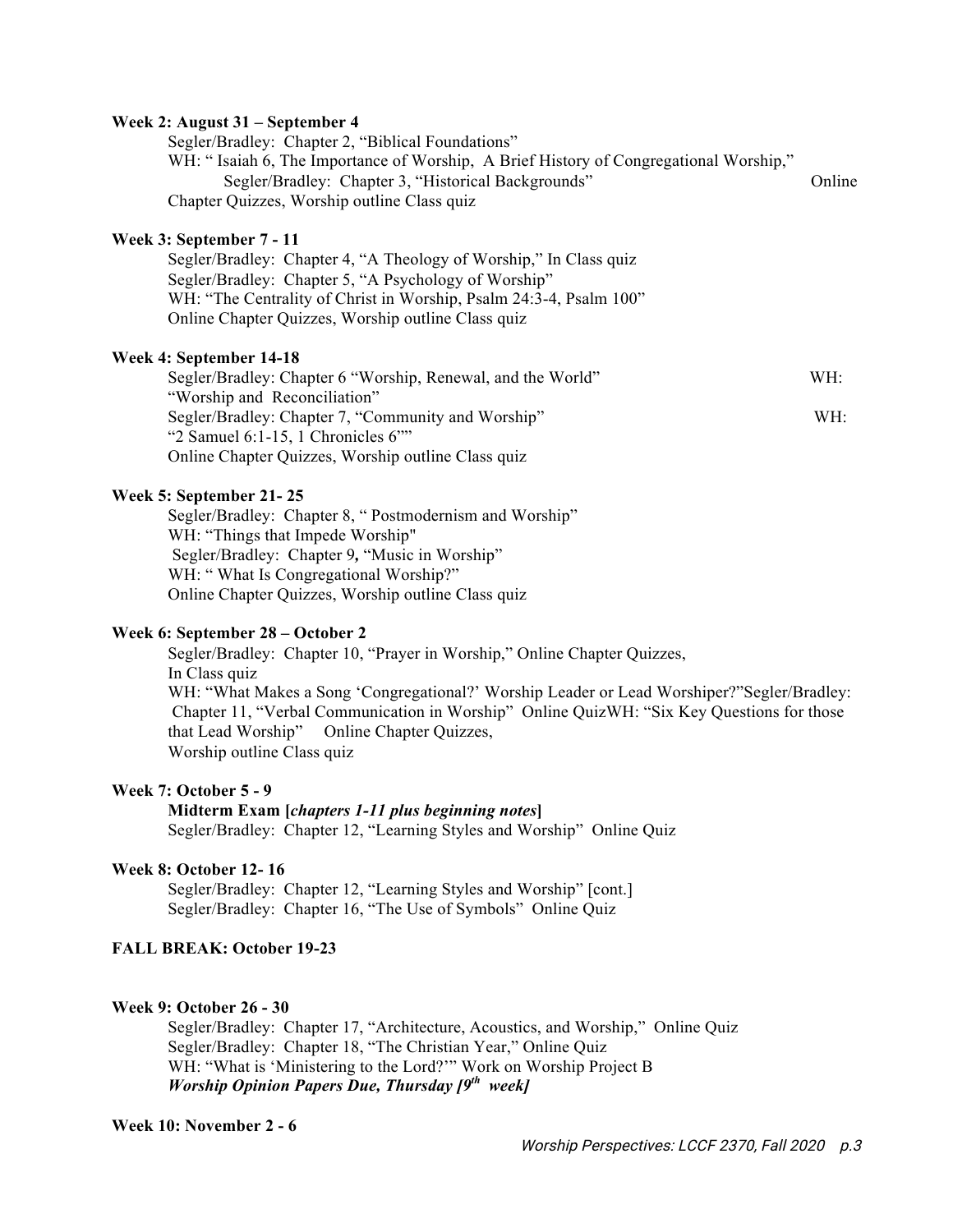Segler/Bradley: Chapter 19, "The Arts in Worship" Online Quiz Segler/Bradley: Chapter 20, "Rites of Passage" Online Quiz WH:"Are There Bleating Sheep in Your Ministry? Do We Always Have to Learn the Hard Way?" *Work on Worship Project B*

#### **Week 11: November 9 - 13**

Segler/Bradley: Chapter 21, "Planning the Order of Worship" Online Quiz Segler/Bradley: Chapter 13, "Children in Worship" Online Quiz *Work on Worship Project A*

## **Week 12: November 16 - 20**

Segler/Bradley: Chapter 14, "Baptism and the Lord's Supper" Online Quiz Segler/Bradley: Chapter 15, "Other Acts of Worship" Online Quiz *Worship Project A Due* **November 19**. Work on Worship Project B

## **THANKSGIVING BREAK: November 23 – 27**

# **Week 13: November 30 – December 4 [Online]**

Segler/Bradley: Chapter 22, "Leading Worship" Online Quiz Work on Worship Project B *Worship Project B due* **December 3**

## **Week 14: December 7 - 10 [Online]**

Segler/Bradley: Chapter 23, "Managing and Leading Worship Change" & Appendices

**December 9 8:00 am FINAL EXAM [Online]** 

## **ADDITIONAL COURSE INFORMATION**

- **1.** *Attendance Policy***:** Leavell College follows the attendance policy as stated in the Leavell College catalog.
- **2**. *Policy for Late Submissions:* Students must adhere to the deadlines listed on this syllabus. Students with emergencies and unique special circumstances are required to contact the professor. Otherwise, late submissions will incur a one letter grade penalty for every day past the deadline that a project is turned in.
- **3.** *Plagiarism Policy:* A high standard of personal integrity is expected of all Leavell College students. Copying another person's work, submitting downloaded material without proper references, submitting material without properly citing the source, submitting the same material for credit in more than one course, and committing other such forms of dishonesty are strictly forbidden. *Although anything cited in three sources is considered public domain, we require that all sources be cited*. Any infraction may result in failing the assignment and the course. Any infraction will be reported to the Dean of Leavell College for further action.
- **4.** *Classroom and Online Decorum***:** Each student is expected to demonstrate appropriate Christian behavior. The student is expected to interact with other students in a fashion that will promote learning and respect for the opinions of the others in the course. A spirit of Christian charity is expected at all times. Electronic devices should be used only for classroom purposes as indicated by the professor.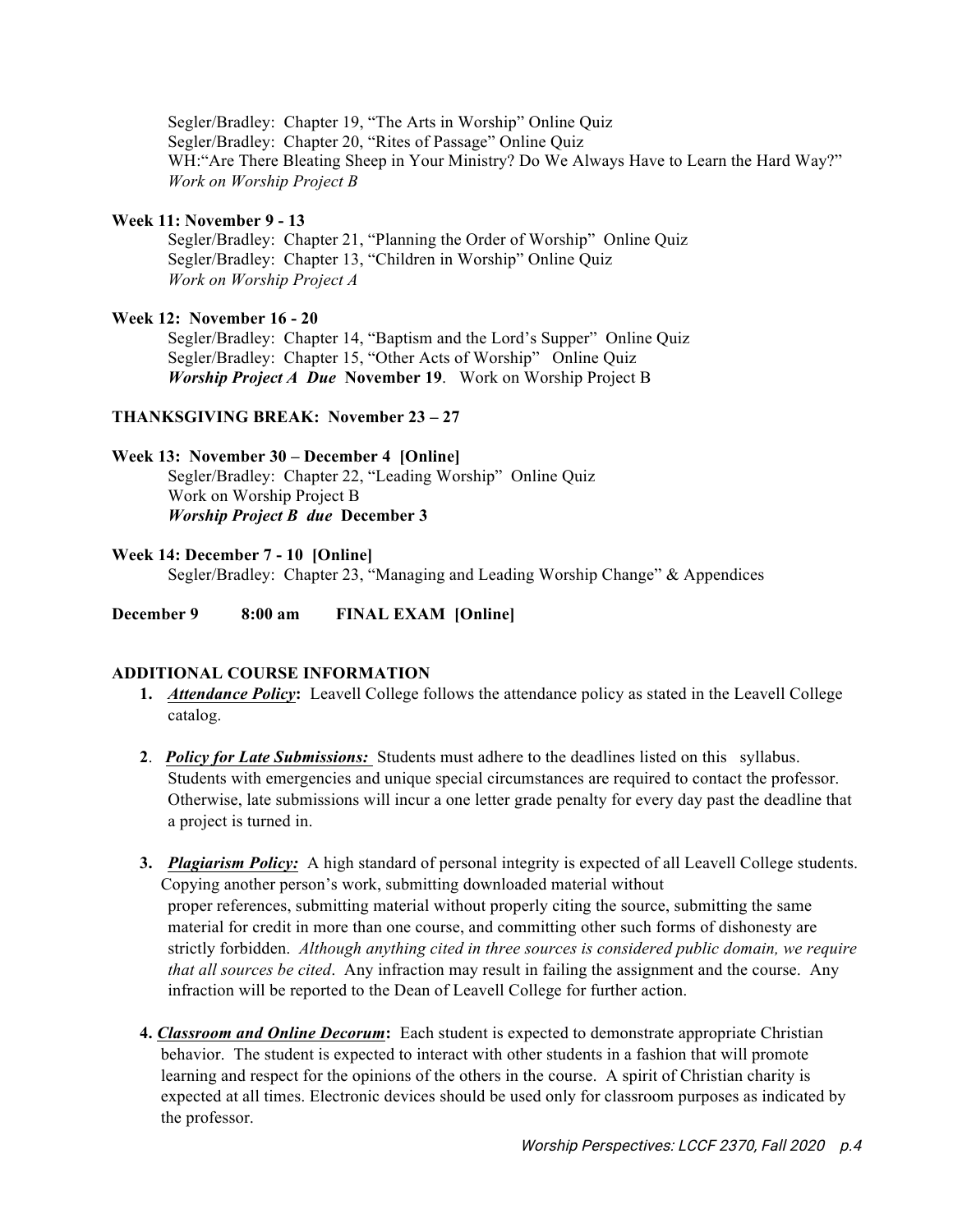- **5.** *Special Needs:* If you need accommodations for a disability, please set up a meeting with the professor for consideration of any modifications you may need.
- **6.** *Emergency Plan***:** In the event the NOBTS schedule is impacted due to a natural event, go to the seminary's website for pertinent information. Class will continue as scheduled through the Blackboard site. Please note announcements and assignments on the course's Blackboard site.
- **7.** *Technical Assistance***:** For general NOBTS technical help, go to www.NOBTS.edu/itc/